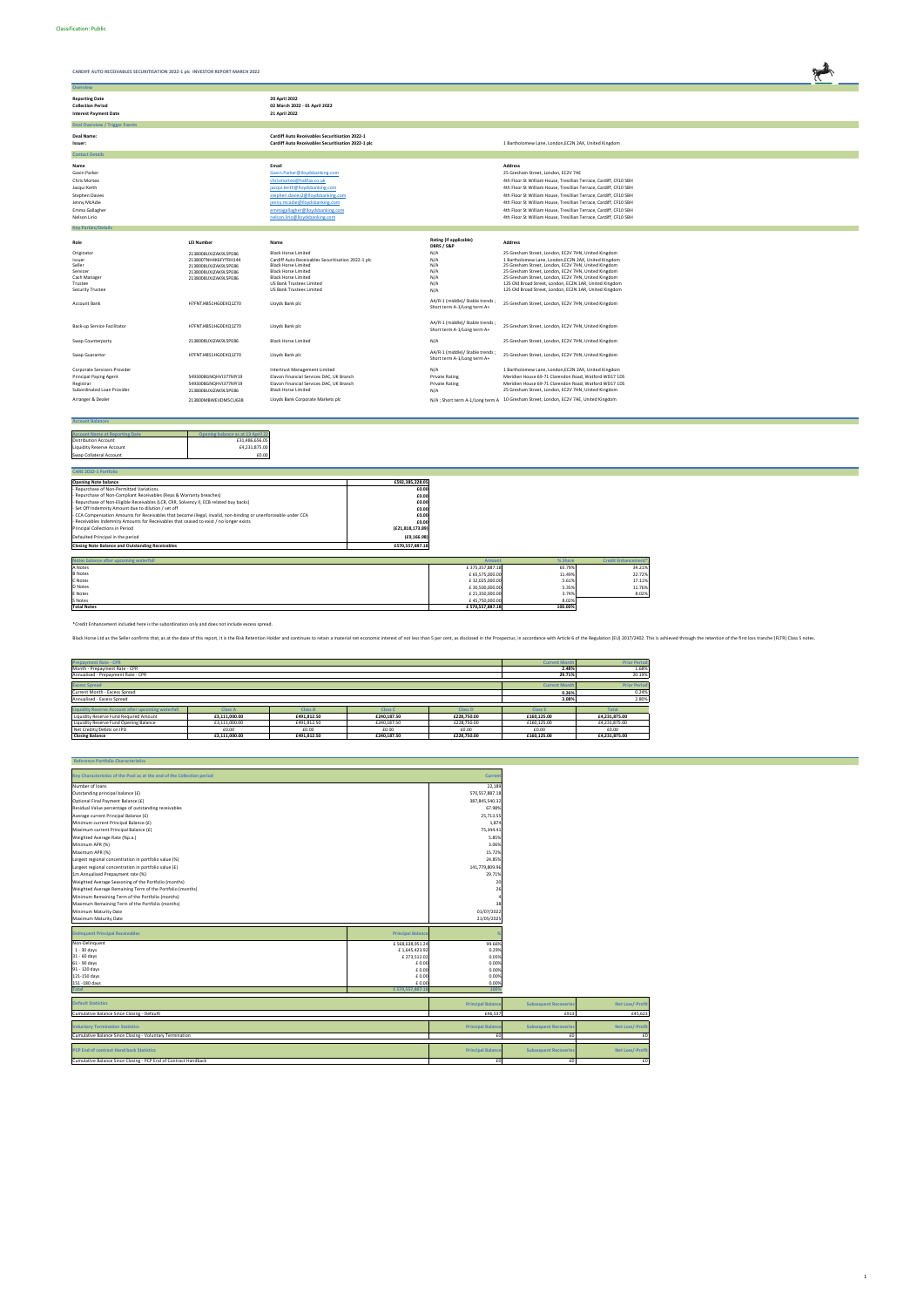**Blackhorse Portfolio Data - Stratification** 

**CARDIFF AUTO RECEIVABLES SECURITISATION 2022-1 plc INVESTOR REPORT MARCH 2022**

**Unaudited Stratification Tables as at 01 April 2022 Number % Value (GBP) %** Personal Contract Purchase (PCP) 22,189 100.00% 570,557,887 100.00% **TOTAL 22,189 100.00% 570,557,887 100.00%** 12,06<sup>1</sup>  $\frac{64.35\%}{396,485,435}$ <br>45.65%<br>174,072,45 %<br>69.49%<br>30.51% New Cars 12,060 54.35% 396,485,432 69.49% Used Cars 174,072,455 174,072,455 30.51% 1990 1991 174,072,455 174,072,455 174,072,455 174,072,455 174,072,455 **TOTAL 22,189 100.00% 570,557,887 100.00% Number**<br>
2,868<br>
5,275<br>
2,065<br>
793<br>
1,486<br>
2,317<br>
1,469<br>
2,931<br>
2,072<br>
1<br>
911 **12.93%**<br> **Walte (GBP)**<br> **8.2,190,791**<br> **9.31%**<br> **9.31%**<br> **4.9,350,281**<br> **4.9,350,281**<br> **4.9,350,281**<br> **6.70%**<br> **6.70%**<br> **6.70%**<br> **8.8,491,159**<br> **6.62%**<br> **4.9,350,240<br>
6.70%<br>
<b>8.8,491,159**<br> **8.9,3121%**<br> **8.9,359,323**<br> **9.3**  $\begin{array}{c} 14.41\% \\ 24.85\% \\ 8.65\% \\ 3.57\% \\ 6.75\% \\ 10.60\% \\ 6.11\% \\ 12.16\% \\ 9.17\% \\ 0.00\% \\ 3.74\% \\ 0.00\% \end{array}$ GREATER LONDON 2,868 12.93% 82,190,799 14.41% SOUTH NEST<br>
SOUTH WEST<br>
EAST ANGLIA<br>
MORTHERN MOST SUNDAINS<br>
MORTHERN 1.466<br>
MORTHERN 1.466<br>
MORTHERN 1.466<br>
MORTHERN 1.469<br>
1.469<br>
MORTHERN 1.469<br>
1.469<br>
1.469<br>
1.469<br>
1.469<br>
1.469<br>
2.9072<br>
2.9022<br>
2.9022<br>
2.9022<br>
2.9022 SCOTLAND<br>WALES 1 0.00% 28,194 0.00% WALES 911 4.11% 21,333,544 3.74% OTHER 1 0.00% 8,620 0.00% **TOTAL 22,189 100.00% 570,557,887 100.00% Number % Value (GBP) %** LAND ROVER 10,740 48.40% 358,967,311 62.92% JAGUAR 4,099 18.47% 110,373,322 19.34% MERCEDES-BENZ 1,513 6.82% 26,761,458 4.69% TESLA 582 2.62% 17,895,347 3.14% FORD 1,183 5.33% 11,938,182 2.09% BMW 512 2.31% 8,358,013 3,358,013 3,358,013 3,46% AUDI 273 2.23% 4,207,155 4,207,155 4,207,155 4,207,155 2.23% 4,207,155 2.23% 4,207,155 2.23% 4,207,155 4,207,155 4.207,155 2.74% KIA 367 1.65% 3,876,105 0.68% VOLKSWAGEN 261 1.18% 3,033,410 0.53% VAUXHALL 388 1.75% 2,998,827 0.53% HYUNDAI 299 1.35% 2,915,254 0.51% RENAULT 2.510,654 2.510,654 2.280 2.280 2.280 2.280 2.280 2.2510,654 2.2510,654 2.2510,654 2.2510,654 2.2510,654 2.2510,654 2.2510,654 2.2510,654 2.2510,654 2.2510,654 2.2510,654 2.2510,654 2.2510,654 2.2510,654 2.2510,654 المال 2,437,853 1.10% 2,437,853 2,437,853 2,438 2,437,853 2,439 2,439 2,437,853 2,437,853 2,437,853 2,437,853 المسابق المسابق المسابق المسابق المسابق المسابق المسابق المسابق المسابق المسابق المسابق المسابق المسابق المسابق FIAT 256 1.15% 1,759,782 0.31% PEUGEOT 175 0.79% 1,660,203 0.29% VOLVO 80 0.36% 1,346,161 0.24% SEAT 131 0.59% 1,288,446 0.23% 0.21% 103 0.46% 1,171,780 1,171,780 1,171,780 1,171,780 1,171,780 1,171,780 1,171,780 1,171,780 1,171,780 1,17 CITROEN 150 0.68% 1,144,334 0.20% MINI 108 0.49% 1,139,810 0.20% OTHER 446 2.01% 4,774,481 0.84% **TOTAL 22,189 100.00% 570,557,887 100.00% Number** % Value (GBP)<br>
4.43% 1,9307,441<br>
4.43% 1,9307,441<br>
5.9307,441<br>
5.7.78% 37,368,545<br>
5.7.78% 64,418,533<br>
4.418,533<br>
117,790,248<br>
103,424,533<br>
58,879,222<br>
38,615,616<br>
4.18% 58,879,223<br>
4.616,646  $\begin{array}{r} 0.21\% \\ 3.38\% \\ 5.69\% \\ 6.54\% \\ 11.29\% \\ 20.64\% \\ 18.13\% \\ 6.77\% \\ 5.51\% \\ 4.17\% \\ 2.29\% \\ 1.41\% \\ 0.49\% \\ 0.03\% \end{array}$  $0.0000 \le 4{,}999.99$   $1.24\%$   $1.24\%$   $1.24\%$   $1.24\%$   $1.24\%$   $1.24\%$   $1.24\%$   $1.24\%$   $1.24\%$   $1.24\%$   $1.24\%$   $1.24\%$   $1.24\%$   $1.24\%$   $1.24\%$   $1.24\%$   $1.24\%$   $1.24\%$   $1.24\%$   $1.24\%$   $1.24\%$   $1.24\%$  5,000.00 <= 9,999.99 2,536 11.43% 19,307,441 3.38% 10,000.00 <= 14,999.99 2,616 11.79% 32,465,641 5.69% 15,000.00 <= 19,999.99 2,138 9.64% 37,328,883 6.54% 20,000.00 <= 24,999.99 2,836 12.78% 64,418,533 11.29% 25,000.00 <= 29,999.99 4,283 19.30% 117,790,248 20.64% 30,000.00 <= 34,999.99 3,212 14.48% 103,432,457 18.13% 35,000.00 <= 39,999.99 1,582 7.13% 58,879,223 10.32%  $40,000.00 < \pi$  44,999.99  $38,616,369$   $38,616,369$   $38,616,369$   $38,616,369$   $38,616,369$   $38,616,369$   $38,616,369$   $38,616,369$   $38,616,369$   $38,616,369$   $38,616,369$   $38,616,369$   $38,616,369$   $38,616,369$   $38,616,369$  45,000.00 <= 49,999.99 665 3.00% 31,461,856 5.51% 50,000.00 <= 54,999.99 455 2.05% 23,813,329 4.17% 55,000.00 <= 59,999.99 310 1.40% 17,811,245 3.12% 60,000.00 <= 64,999.99 210 0.95% 13,053,948 2.29% 65,000.00 <= 69,999.99 120 0.54% 8,055,822 1.41% 70,000.00 <= 74,999.99 39 0.18% 2,790,780 0.49%  $65,000.00 \le 69,999.99$ <br>70,000.00 <= 74,999.99<br>75,000.00 <= 80,000.00 2 0.01% 150,411 0.03% **TOTAL 22,189 100.00% 570,557,887 100.00%** 2,732<br>12,550<br>6,890<br>1 **% Value (GBP) %**  $01-12$   $12.31\%$   $85,107,724$   $14.92\%$ 13-24 12,550 56.56% 321,770,280 56.40% 25-36 6,890 31.05% 162,985,389 28.57% 37-48 17 0.08% 694,494 0.12% 49-60 12.31%<br>56.56%<br>31.05%<br>0.08%<br>0.00% 0 0.00% **TOTAL 22,189 100.00% 570,557,887 100.00% Number**<br>1,538<br>8,015<br>10,749<br>1,887 **% Value (GBP)** 6.75%<br>33.89%<br>48.67%<br>10.69%  $01-12$   $0.538$   $0.532,747$   $0.538$   $0.532,747$   $0.538$   $0.532,747$   $0.575$   $0.538$  $13-24$   $36.12\%$   $193,360,177$   $33.89\%$ 25-36 10,749 48.44% 277,662,915 48.67%  $37-48$   $8.50\%$   $61,002,048$   $61,002,048$   $10.69\%$ 49-60 61 MONTHS 0 0.00% 0 0.00% 0 0.00% 0 0.00% **TOTAL 22,189 100.00% 570,557,887 100.00% Number % Value (GBP) %** INTEREST FREE 0 0.00% 0 0.00% 0.01% - 0.99% 0 0.00% 0.00% 1.00% - 1.99% 0 0.00% 0 0.00% 0 0.00% 0 0.00% 2.00% - 1.99%<br>2.00% - 2.99%<br>3.00% - 3.99% 3.00% - 3.99% 4,053 18.27% 120,611,351 21.14% 4.00% - 4.99% 4,922 22.18% 149,811,274 26.26% 5.00% - 5.99% 3,815 17.19% 141,012,188 24.71% 6.00% - 6.99% 1,723 7.77% 37,373,984 6.55% 7.00% - 7.99% 1,519 6.85% 30,689,338 5.38% 8.00% - 8.99% 1,964 8.85% 30,290,346 5.31% 9.00% - 9.99% 2,369 10.68% 30,267,329 5.30%  $10.00\%$  - 10.99% 26,517,154  $26,517,154$  4.65%  $4.65\%$  $11.00\% - 11.99\%$   $1.891,245$   $1.891,245$   $0.33\%$  $12.00\%$  - 12.99% 1,653,786 1,653,786 2.9% 1,653,786 2.9% 1,653,786 2.9% 1,653,786 2.9% 1,653,786 2.9% 1,653,786 2.9% 1,653,786 2.9% 1,653,786 2.9% 1,653,786 2.9% 1,653,786 2.9% 1,653,786 2.9% 1,653,786 2.9% 1,653,786 2.  $13.00\%$  - 13.99%  $418,792$   $418,792$   $0.07\%$  $13.00\% - 13.99\%$ <br> $14.00\% - 14.99\%$ 1 0.00% 8,426 0.00% 15.00% - 15.99% 2 0.01% 0.01% 12,673 0.00% **TOTAL 22,189 100.00% 570,557,887 100.00% Number Ilue (G %**  $0.01 \leq z \leq 2,000.00$  $50$ <br>1,238<br>1,663<br>1,556  $0.23\%$ <br>5.58%<br>7.49%<br>7.01% 199,66 0.03%<br>0.03%<br>1.37%<br>2.57%<br>3.24% 0.01 <= 2,000.00 50 0.23% 199,660 0.03% **Finance Type Current Period Contract Type Current Period Geographic Distribution Current Period Vehicle Make Current Period Outstanding Principal (£) Current Period Seasoning (months) Current Period Remaining Term (months) Current Period Yield Distribution Current Period Balloon Amount (£) Current Period**

 2,000.00 <= 3,999.99 1,238 5.58% 7,802,585 1.37% 4,000.00 <= 5,999.99 14,686,302 14,686,302 14,686,302 14,686,302 14,686,302 14,686,302 14,686,302 14,686,302 2.57% 6,000.00 <= 7,999.99 1,556 7.01% 18,461,839 3.24%

| $8,000.00 \leq 9,999.99$   | 1,221  | 5.50%   | 17,806,056  | 3.12%   |
|----------------------------|--------|---------|-------------|---------|
| $10,000.00 \leq 11,999.99$ | 1,159  | 5.22%   | 20,387,867  | 3.57%   |
| $12,000.00 \leq 13,999.99$ | 1,121  | 5.05%   | 22,532,255  | 3.95%   |
| $14,000.00 \leq 15,999.99$ | 1,242  | 5.60%   | 28,628,018  | 5.02%   |
| $16,000.00 \leq 17,999.99$ | 1,866  | 8.41%   | 48,649,378  | 8.53%   |
| $18,000.00 \leq 19,999.99$ | 2,605  | 11.74%  | 73,806,875  | 12.94%  |
| $20,000.00 \le 21,999.99$  | 2,444  | 11.01%  | 73,872,130  | 12.95%  |
| $22,000.00 \leq 23,999.99$ | 1,750  | 7.89%   | 56,767,745  | 9.95%   |
| $24,000.00 \leq 25,999.99$ | 1,067  | 4.81%   | 37,142,994  | 6.51%   |
| $26,000.00 \le 27,999.99$  | 680    | 3.06%   | 25,841,797  | 4.53%   |
| $28,000.00 \leq 29,999.99$ | 489    | 2.20%   | 20,495,217  | 3.59%   |
| $30,000.00 \leq 31,999.99$ | 419    | 1.89%   | 19,093,278  | 3.35%   |
| $32,000.00 \leq 33,999.99$ | 348    | 1.57%   | 16,519,106  | 2.90%   |
| $34,000.00 \leq 35,999.99$ | 273    | 1.23%   | 13,546,430  | 2.37%   |
| $36,000.00 \leq 37,999.99$ | 250    | 1.13%   | 12,655,823  | 2.22%   |
| $38,000.00 \leq 39,999.99$ | 210    | 0.95%   | 10,834,306  | 1.90%   |
| $>= 40,000.00$             | 538    | 2.42%   | 30,828,224  | 5.40%   |
| <b>TOTAL</b>               | 22,189 | 100.00% | 570,557,887 | 100.00% |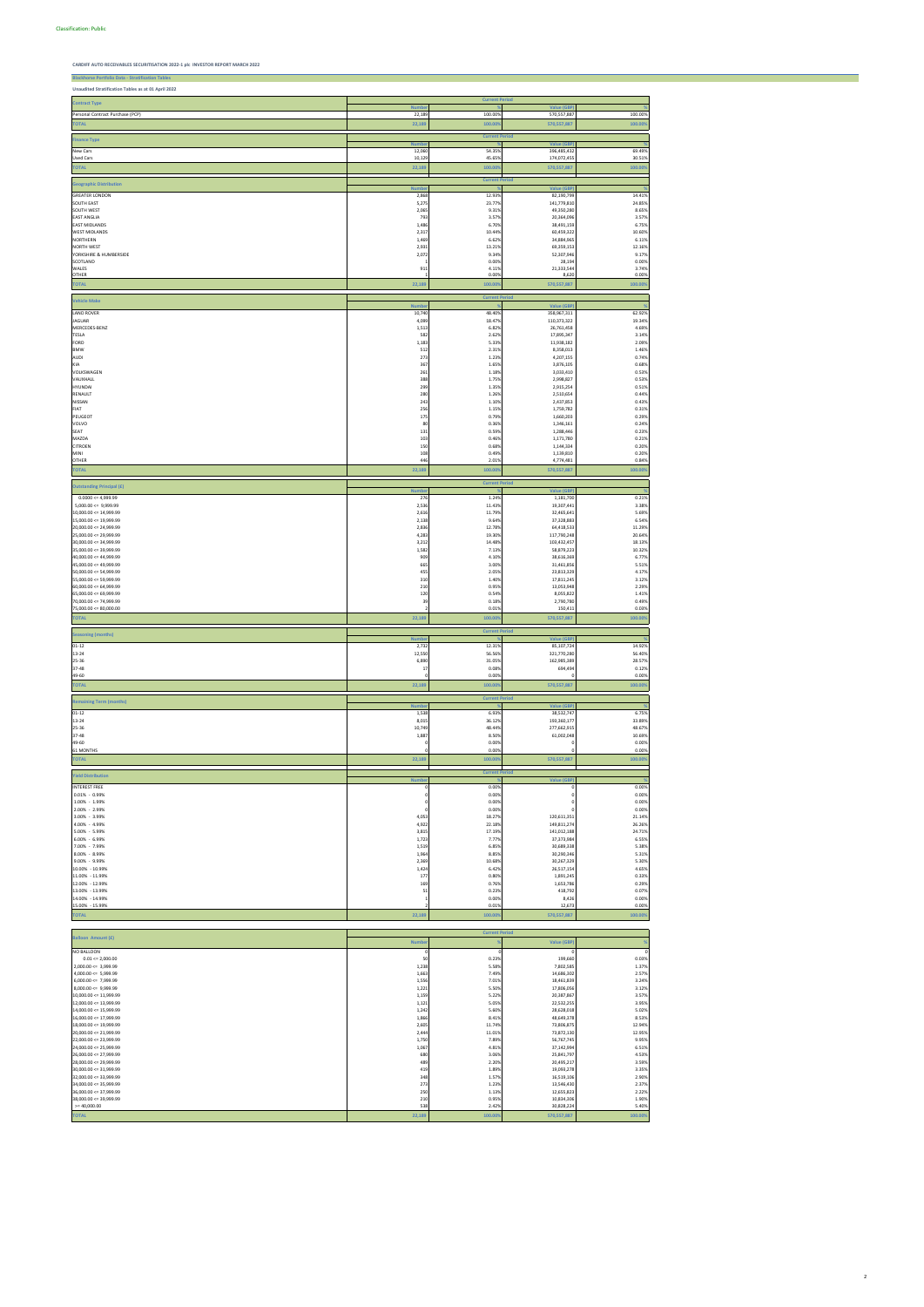**Blackhorse Portfolio Data - Stratification Tables**

| <b>Blackhorse Portfolio Data - Stratification Tables</b>       |               |                       |                   |         |
|----------------------------------------------------------------|---------------|-----------------------|-------------------|---------|
| Unaudited Stratification Tables as at 01 April 2022 - (cont'd) |               |                       |                   |         |
| PCP Balloon as a % of Original Balance                         |               | <b>Current Period</b> |                   |         |
|                                                                | <b>Numb</b>   |                       | <b>Value (GB</b>  |         |
| $0.000 - 9.999$                                                |               | 0.02%                 | 77,404            | 0.01%   |
| 9.999 - 19.999                                                 |               | 0.03%                 | 35,166            | 0.01%   |
| 19.999 - 29.999                                                | 200           | 0.90%                 | 2,127,728         | 0.37%   |
| 29.999 - 39.999                                                | 1,905         | 8.59%                 | 28,481,583        | 4.99%   |
| 39.999 - 49.999                                                | 6,773         | 30.52%                | 162,492,089       | 28.48%  |
| 49.999 - 59.999                                                | 7,950         | 35.83%                | 226,797,407       | 39.75%  |
| 59.999 - 69.999                                                | 3,409         | 15.36%                | 96,887,394        | 16.98%  |
| 69.999 - 79.999                                                | 1,159         | 5.22%                 | 32,028,042        | 5.61%   |
| 79.999 - 89.999                                                | 472           | 2.13%                 | 13,080,868        | 2.29%   |
| 89.999 - 99.999                                                | 297           | 1.34%                 | 8,205,437         | 1.44%   |
| 100.000                                                        | 13            | 0.06%                 | 344,767           | 0.06%   |
| <b>TOTAL</b>                                                   | 22,189        | 100.00%               | 570,557,887       | 100.009 |
|                                                                |               | <b>Current Period</b> |                   |         |
| <b>PCP Quarter of Maturity Distribution</b>                    | <b>Number</b> |                       | <b>Value (GBF</b> |         |
| Q3 2022                                                        | 260           | 1.17%                 | 6,596,07          | 1.16%   |
| Q4 2022                                                        | 616           | 2.78%                 | 15,395,504        | 2.70%   |
| Q1 2023                                                        | 662           | 2.98%                 | 16,541,167        | 2.90%   |
| Q2 2023                                                        | 503           | 2.27%                 | 13,896,836        | 2.44%   |
| Q3 2023                                                        | 1,450         | 6.53%                 | 34,825,335        | 6.10%   |
| Q4 2023                                                        | 3,101         | 13.98%                | 74,695,839        | 13.09%  |
| Q1 2024                                                        | 2,961         | 13.34%                | 69,942,167        | 12.26%  |
| Q2 2024                                                        | 2,080         | 9.37%                 | 54,900,266        | 9.62%   |
| Q3 2024                                                        | 3,034         | 13.67%                | 75,108,053        | 13.16%  |
| Q4 2024                                                        | 3,289         | 14.82%                | 85,675,119        | 15.02%  |
| Q1 2025                                                        | 2,346         | 10.57%                | 61,979,476        | 10.86%  |
| Q2 2025                                                        | 1,887         | 8.50%                 | 61,002,048        | 10.69%  |
| <b>Total</b>                                                   | 22,189        | 100.00%               | 570,557,887       | 100.009 |
|                                                                |               | <b>Current Period</b> |                   |         |
| <b>Distribution by Fuel Type</b>                               | <b>Numb</b>   |                       | <b>Value (GBF</b> |         |
| PETROL                                                         | 7,414         | 33.41%                | 147,113,007       | 25.78%  |
| DIESEL                                                         | 13,391        | 60.35%                | 373,448,279       | 65.45%  |
| PETROL / LPG                                                   |               | 0.00%                 | 10,731            | 0.00%   |
| <b>ELECTRIC</b>                                                | 753           | 3.39%                 | 24,373,090        | 4.27%   |
| PETROL / BIO-ETHANOL                                           | $\Omega$      | 0.00%                 |                   | 0.00%   |
| PETROL / CNG                                                   | $\Omega$      | 0.00%                 |                   | 0.00%   |
| PETROL / ELECTRIC HYBRID                                       | 72            | 0.32%                 | 927,202           | 0.16%   |
| RANGE EXTENDER                                                 | $\Omega$      | 0.00%                 |                   | 0.00%   |
| PETROL / PLUG-IN ELECTRIC HYBRID                               | 551           | 2.48%                 | 24,557,403        | 4.30%   |
| DIESEL / ELECTRIC HYBRID                                       |               | 0.02%                 | 64,773            | 0.01%   |
| DIESEL / PLUG-IN ELECTRIC HYBRID                               | -3            | 0.01%                 | 63,403            | 0.01%   |
| OTHER                                                          |               | 0.00%                 |                   | 0.00%   |
| <b>TOTAL</b>                                                   | 22,189        | 100.00%               | 570,557,887       | 100.00% |

**Notes in Issue as at 21 April 2022**

| <b>Ratings</b>                    |                     |                        |                         |                          |                  |                  |                   |
|-----------------------------------|---------------------|------------------------|-------------------------|--------------------------|------------------|------------------|-------------------|
|                                   |                     |                        |                         |                          |                  |                  |                   |
| <b>Series Name</b>                | <b>Class A</b>      | <b>Class B</b>         | <b>Class C</b>          | <b>Class D</b>           | <b>Class E</b>   | <b>Class S</b>   | <b>Total</b>      |
| <b>Issue Date</b>                 | 11 February 2022    | 11 February 2022       | 11 February 2022        | 11 February 2022         | 11 February 2022 | 11 February 2022 |                   |
| <b>ISIN</b>                       | XS2435091900        | XS2435092387           | XS2435092627            | XS2435093278             | XS2435093518     | N/               |                   |
| <b>Stock Exchange Listing</b>     | LSE                 | ١S                     | LS                      | LSE                      | <b>ISF</b>       | N/l              |                   |
| Rating at Issue - S&P/DBRS        | AAA (sf) / AAA (sf) | A (sf) / A (high) (sf) | BBB (sf) / A (low) (sf) | BB (sf) / BBB (low) (sf) | B (sf) / BB (sf) | Unrated          |                   |
| Current Rating - S&P/DBRS         | AAA (sf) / AAA (sf) | A (sf) / A (high) (sf) | BBB (sf) / A (low) (sf) | BB (sf) / BBB (low) (sf) | B (sf) / BB (sf) | Unrated          |                   |
| Currency                          | GBP                 | GBF                    | GBP                     | GBF                      | GB               | <b>GB</b>        | GBP               |
| Original Issue Size               | 414,800,000.00      | 65,575,000.00          | 32,025,000.00           | 30,500,000.00            | 21,350,000.00    | 45,750,000.00    | 610,000,000.00    |
| Note Factor                       | 0.90491294          | 1.00000000             | 1.00000000              | 1.00000000               | 1.00000000       | 1.0000000        | 0.93534080        |
| Outstanding Amount (£)            | 375,357,887.18      | 65,575,000.00          | 32,025,000.00           | 30,500,000.00            | 21,350,000.00    | 45,750,000.00    | 570,557,887.18    |
| <b>Final Maturity Date</b>        | 23 October 2028     | 23 October 2028        | 23 October 2028         | 23 October 2028          | 23 October 2028  | 23 October 2028  |                   |
| Interest Rate (Fixed) applicable  | 1.2%                | N/t                    | N/A                     | $N/\rho$                 | N/f              | 5.5%             |                   |
| Compounded Daily SONIA applicable | N/A                 | 0.67%                  | 0.67%                   | 0.67%                    | 0.67%            | N/A              |                   |
| Margin                            | N/A                 | 1.60%                  | 1.95%                   | 2.90%                    | 4.25%            | N/A              |                   |
| Interest Rate applicable          | N/A                 | 2.27%                  | 2.62%                   | 3.57%                    | 4.92%            | N/A              |                   |
| Balance Before Payment (£)        | 397,185,228.05      | 65,575,000.00          | 32,025,000.00           | 30,500,000.00            | 21,350,000.00    | 45,750,000.00    | 592,385,228.05    |
| Principal Redemption (£)          | (21,827,340.87)     |                        |                         |                          |                  |                  | (21, 827, 340.87) |
| Balance After Payment (£)         | 375, 357, 887. 18   | 65,575,000.00          | 32,025,000.00           | 30,500,000.00            | 21,350,000.00    | 45,750,000.00    | 570, 557, 887. 18 |
| Interest Amount Payable (£)       | 397,185.23          | 126,267.95             | 71,185.50               | 92,404.62                | 89,162.62        | 209,687.50       | 985,893.42        |

**Rating Triggers**

\* Will instead apply to Black Horse Limited (as Swap Counterparty) if at a later date it obtains the required ratings.

\*\* Applies as long as the Collateral Option applicable is "Strong"

| Counterparty                                                                                                  | Role                           |                                                                          | <b>Current Rating</b>           | <b>Required Rating</b>                                                                   |                                                                                               | <b>Consequences</b>                                                                                                                                                                                                                                                                                                                       | Met (Yes (Y)/No (N)) |             |
|---------------------------------------------------------------------------------------------------------------|--------------------------------|--------------------------------------------------------------------------|---------------------------------|------------------------------------------------------------------------------------------|-----------------------------------------------------------------------------------------------|-------------------------------------------------------------------------------------------------------------------------------------------------------------------------------------------------------------------------------------------------------------------------------------------------------------------------------------------|----------------------|-------------|
|                                                                                                               |                                | S&P                                                                      | <b>DBRS</b>                     | <b>S&amp;P</b>                                                                           | <b>DBRS</b>                                                                                   |                                                                                                                                                                                                                                                                                                                                           | <b>S&amp;P</b>       | <b>DBRS</b> |
| Lloyds Bank plc (LEI: H7FNTJ4851HG0EXQ1Z70)                                                                   | <b>Account Bank</b>            | Short term A-1; Long term A+                                             | AA: R-1 (middle): Stable trends | Long term issuer rating below /                                                          | Long term issuer rating below A or<br>long term critical obligations<br>rating below A (high) | Within 60 days from the downgrade below the minimum rating open<br>substitute accounts at a suitable Qualified Institution and transfer all<br>funds standing to the credit of the accounts to the substitute<br>accounts.                                                                                                                |                      |             |
| Lloyds Bank plc (LEI: H7FNTJ4851HG0EXQ1Z70)                                                                   | <b>Back Up Facilitator</b>     | Short term A-1; Long term A+                                             | AA; R-1 (middle); Stable trends |                                                                                          | (low)                                                                                         | Long term issuer rating below BBB   long term issuer rating below BBB   The Servicer (with the assistance of the Back-Up Facilitator) will<br>appoint a back-up servicer                                                                                                                                                                  |                      |             |
| Black Horse Limited (LEI: 2138008UXJZAK9L5PE86) /<br>Lloyds Bank plc Guarantor (LEI:<br>H7FNTJ4851HG0EXQ1Z70) | Swap Provider / Swap Guarantor | N/A / Short term A-1; Long term A+ N/A / AA; R-1 (middle); Stable trends |                                 | Initial rating trigger: Long term<br>issuer rating of Swap Guarantor<br>below A-**       | Initial rating trigger: Long term<br>issuer rating of Swap Guarantor*<br>below A              | First trigger: Requirement for Swap Counterparty to post collateral, or<br>transfer rights and obligations to a replacement swap provider, or<br>obtain a guarantee from a guarantor that satisfies the minimum rating<br>or take such other actions to maintain the rating of the notes.                                                 |                      |             |
|                                                                                                               |                                |                                                                          |                                 | Subsequent rating trigger: Long<br>term issuer rating of Swap<br>Guarantor* below BBB+** | Subsequent rating trigger: Long<br>term issuer rating of Swap<br>Guarantor* below BBB         | Second trigger: Requirement for Swap Counterparty to transfer rights<br>and obligations to a replacement swap provider, or obtain a guarantee<br>from a guarantor that satisfies the minimum rating or take such other<br>actions to maintain the rating of the notes and to increase the amount<br>of collateral posted in the meantime. |                      |             |

3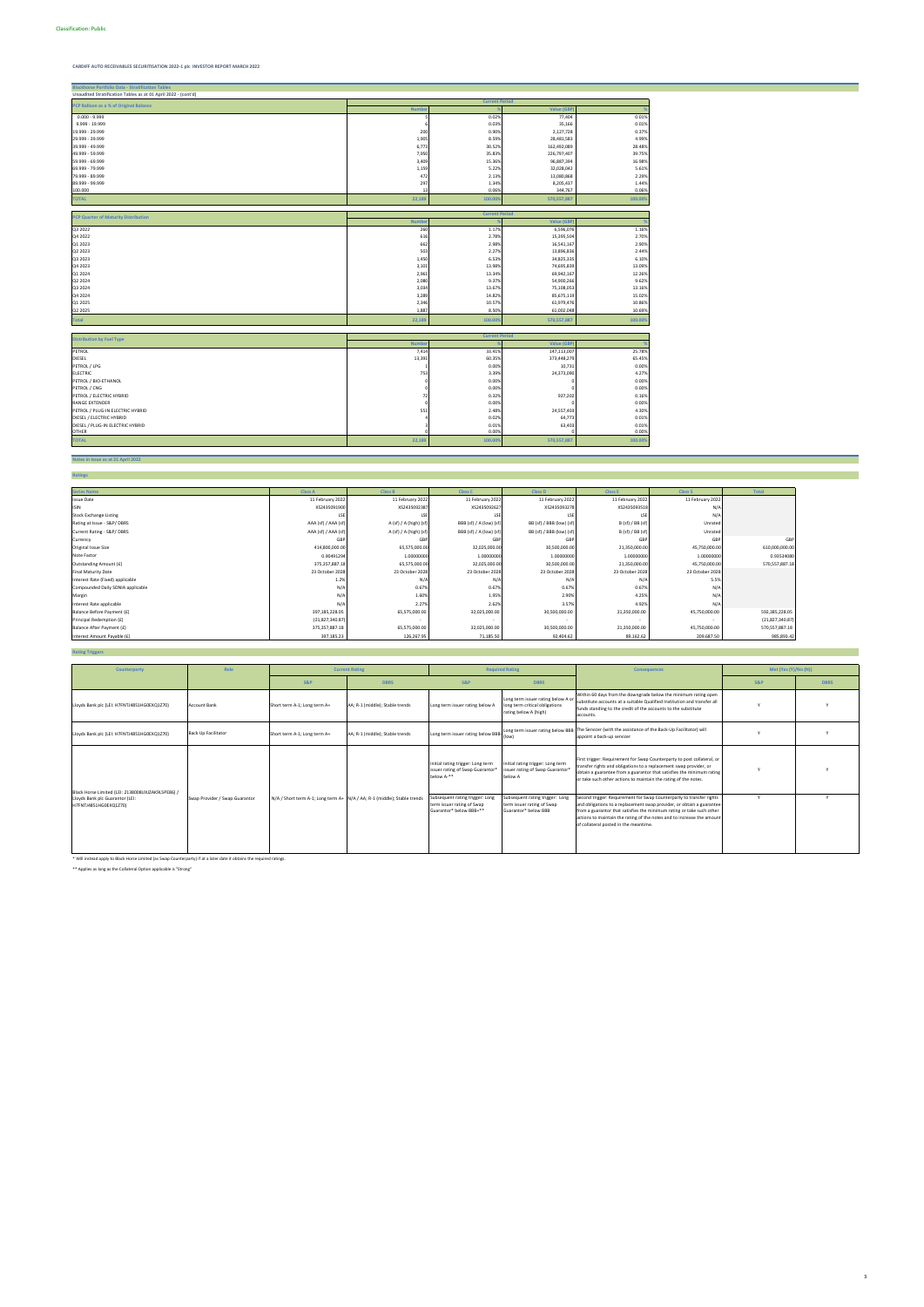|                           | <b>Available Interest Collections</b>                                                                              |                   |  |
|---------------------------|--------------------------------------------------------------------------------------------------------------------|-------------------|--|
|                           | <b>Interest Collections</b>                                                                                        | 2,897,019.50      |  |
|                           | Recoveries                                                                                                         | 913.12            |  |
|                           | Bank interest income/(expense) (on the Distribution Account and Liquidity Reserve Account)                         |                   |  |
|                           | Income from Authorised Investments                                                                                 |                   |  |
|                           | Amounts received from the Swap Counterparty (if any)                                                               |                   |  |
|                           | Amounts available from the Liquidity Reserve Fund                                                                  | 4,231,875.00      |  |
|                           | Remaining Interest Collections Shortfall (from available principal collections)                                    |                   |  |
|                           | Any surplus available principal collections on such payment date                                                   |                   |  |
|                           | Any surplus following repurchase of final receivables related to the exercise of call options                      | ×.                |  |
|                           | Any revenue collections that have not been applied on the immediately preceding IPD                                |                   |  |
|                           | Any interest element of repurchased receivables (e.g. MODAGs and any R&W buy-outs)                                 |                   |  |
|                           | Any Revenue Collections that have not been applied above                                                           |                   |  |
|                           | <b>Total Available Interest Collections</b>                                                                        | 7,129,807.62      |  |
|                           |                                                                                                                    |                   |  |
|                           | <b>Application of Available Interest Collections</b>                                                               |                   |  |
|                           | <b>Total Available Revenue Collections</b>                                                                         | 7,129,807.62      |  |
|                           | Retained Amount to issuer (profit)                                                                                 | (916.66)          |  |
| -ii                       | Amounts due (pro rata and pari passu) to:                                                                          |                   |  |
|                           | the Security Trustee                                                                                               |                   |  |
|                           | the Trustee                                                                                                        |                   |  |
| iii                       | Amounts due to Paying Agent & the Registrar                                                                        | (3,500.00)        |  |
| iv                        | Amounts due to third party creditors for Issuers expenses (<=£20k)                                                 |                   |  |
|                           | Amounts due to Transaction Parties (pro rata and pari passu)<br>Amounts due to Cash Manager                        | (833.33)          |  |
|                           |                                                                                                                    |                   |  |
|                           | Amounts due to Servicer                                                                                            | (475, 464.91)     |  |
|                           | Amounts due to Corporate Servicer Provider                                                                         |                   |  |
|                           | Amounts due to the Account Bank<br>Amounts due to Back-Up Facilitator                                              | ×                 |  |
|                           | Amounts due to Auditors and other professional advisors                                                            | $\sim$            |  |
|                           | Amounts due for Administrator Incentive Fee                                                                        |                   |  |
| vi                        | Amounts due to the Swap Counter Party                                                                              | (90, 016.40)      |  |
| vii                       | Class A Note Interest                                                                                              | (397, 185.23)     |  |
| viii                      | Replenish Class A Liquidity Reserve Fund to the Liquidity Reserve Fund Required Amount                             | (3, 111, 000.00)  |  |
| ix                        | Replenish Class A Principal Deficiency Ledger                                                                      |                   |  |
| $\boldsymbol{\mathsf{x}}$ | Class B Note Interest                                                                                              | (126, 267.95)     |  |
| xi                        | Replenish Class B Liquidity Reserve Fund to the Liquidity Reserve Fund Required Amount                             | (491, 812.50)     |  |
| xii                       | Replenish Class B Principal Deficiency Ledger                                                                      |                   |  |
| xiii                      | Class C Note Interest                                                                                              | (71, 185.50)      |  |
| xiv                       | Replenish Class C Liquidity Reserve Fund to the Liquidity Reserve Fund Required Amount                             | (240, 187.50)     |  |
| <b>XV</b>                 | Replenish Class C Principal Deficiency Ledger                                                                      |                   |  |
| xvi                       | Class D Note Interest                                                                                              | (92, 404.62)      |  |
| xvii                      | Replenish Class D Liquidity Reserve Fund to the Liquidity Reserve Fund Required Amount                             | (228,750.00)      |  |
| xviii                     | Replenish Class D Principal Deficiency Ledger                                                                      |                   |  |
| xix                       | Class E Note Interest                                                                                              | (89, 162.62)      |  |
| XX                        | Replenish Class E Liquidity Reserve Fund to the Liquidity Reserve Fund Required Amount                             | (160, 125.00)     |  |
| xxi                       | Replenish Class E Principal Deficiency Ledger                                                                      |                   |  |
| xxii                      | Replenish Class S Principal Deficiency Ledger                                                                      | (9, 166.98)       |  |
| xxiii                     | Class S Note Interest                                                                                              | (209, 687.50)     |  |
| xxiv                      | Swap Counterparty Subordinated amounts                                                                             |                   |  |
| XXV                       | Other amounts owed by the Issuer under the transaction documents                                                   |                   |  |
| xxvi                      | Interest due and payable to the Subordinated Loan Provider (in respect of Liquidity Reserve and Expense Loan only) | (4,568.92)        |  |
| xxvii                     | Repayment of Issuer Expenses Loan Principal to the Subordinated Loan Provider                                      | (1,073,966.21)    |  |
| xxviii                    | Repayment of Liquidity Reserve Loan Principal to the Subordinated Loan Provider                                    |                   |  |
| xxix                      | Deferred purchase price to the seller                                                                              | (253, 605.80)     |  |
|                           | Total                                                                                                              |                   |  |
|                           |                                                                                                                    |                   |  |
|                           | <b>Available Principal Collections</b>                                                                             |                   |  |
|                           | <b>Principal Collections</b>                                                                                       | 7,152,386.43      |  |
|                           | Unscheduled Principal Collections (Prepayments)                                                                    | 14,665,787.46     |  |
|                           | Amounts credited from Principal Deficiency Ledger                                                                  | 9,166.98          |  |
|                           | Repurchase of final receivables related to the exercise of call options                                            |                   |  |
|                           | Principal Collections not applied on immediately preceding IPD                                                     |                   |  |
|                           | Principal element of any repurchased receivables (e.g. MODAGs and any R&W buy-outs)                                |                   |  |
|                           | Any Principal Collections that have not been applied above                                                         |                   |  |
|                           | Total                                                                                                              | 21,827,340.87     |  |
|                           |                                                                                                                    |                   |  |
|                           | <b>Application of Available Principal Collections</b>                                                              |                   |  |
|                           | Available Principal Collections                                                                                    | 21,827,340.87     |  |
|                           | <b>Interest Collections Shortfall</b>                                                                              |                   |  |
| ii.                       | Class A Notes Principal Amount until paid in full                                                                  | (21, 827, 340.87) |  |
| iii.                      | Class B Notes Principal Amount until paid in full                                                                  |                   |  |
| iv                        | Class C Notes Principal Amount until paid in full                                                                  |                   |  |
| $\mathbf v$               | Class D Notes Principal Amount until paid in full                                                                  |                   |  |
| vi                        | Class E Notes Principal Amount until paid in full                                                                  |                   |  |
| vii                       | Class S Notes Principal Amount until paid in full                                                                  |                   |  |
| viii                      | Any remaining principal collections to the Available Interest Collections                                          |                   |  |
|                           | Total                                                                                                              |                   |  |

| Total                         |          |  |
|-------------------------------|----------|--|
| Principal Deficiency Ledger * |          |  |
| Opening Balance               |          |  |
| Debit                         | 9,166.98 |  |

| Credit                 | .9,166.98 |  |
|------------------------|-----------|--|
| <b>Closing Balance</b> |           |  |

such sub-ledger equals the Principal Amount outstanding of the Class S Notes, then the Class E Note Sub-PDL until the debit balance on such sub-ledger equals the principal Amount Outstanding of the Class E Notes, and then \*PDL Debits are applied first to the Class S Note Sub-PDL until the debit balance on su<br>first applied to clear any debit balances on the Class A PDL, then the Class B PDL etc.

| <b>Non Rating triggers</b>            |                                                                                                                                                                                                                                                                                                                                                                                                                                                                                                                                                                                                                                                                                                                                                                                                                                                                                                                                                                                                                                                                                                                                                                                                                                                                                                                                                                                                                                                                                                                                                                                                                                                                                                                                                                                                                                                                                                                                                                                                                                                                                                                                                                                                                                                                                                                                                                                                                                                                                                                                                                              |                                                                                                                                                                                                                                                                                                                                                     |                   |  |
|---------------------------------------|------------------------------------------------------------------------------------------------------------------------------------------------------------------------------------------------------------------------------------------------------------------------------------------------------------------------------------------------------------------------------------------------------------------------------------------------------------------------------------------------------------------------------------------------------------------------------------------------------------------------------------------------------------------------------------------------------------------------------------------------------------------------------------------------------------------------------------------------------------------------------------------------------------------------------------------------------------------------------------------------------------------------------------------------------------------------------------------------------------------------------------------------------------------------------------------------------------------------------------------------------------------------------------------------------------------------------------------------------------------------------------------------------------------------------------------------------------------------------------------------------------------------------------------------------------------------------------------------------------------------------------------------------------------------------------------------------------------------------------------------------------------------------------------------------------------------------------------------------------------------------------------------------------------------------------------------------------------------------------------------------------------------------------------------------------------------------------------------------------------------------------------------------------------------------------------------------------------------------------------------------------------------------------------------------------------------------------------------------------------------------------------------------------------------------------------------------------------------------------------------------------------------------------------------------------------------------|-----------------------------------------------------------------------------------------------------------------------------------------------------------------------------------------------------------------------------------------------------------------------------------------------------------------------------------------------------|-------------------|--|
| Event                                 | <b>Test</b>                                                                                                                                                                                                                                                                                                                                                                                                                                                                                                                                                                                                                                                                                                                                                                                                                                                                                                                                                                                                                                                                                                                                                                                                                                                                                                                                                                                                                                                                                                                                                                                                                                                                                                                                                                                                                                                                                                                                                                                                                                                                                                                                                                                                                                                                                                                                                                                                                                                                                                                                                                  | Consequence                                                                                                                                                                                                                                                                                                                                         | <b>Occurrence</b> |  |
| <b>Perfection Events</b>              | (a) the Seller (or the Servicer on behalf of the Seller) fails to pay any sum due from it to the Issuer in respect of the Purchased Receivables within five Business Days of the due date thereof<br>or the date of demand, if payable on demand, in the currency and in the manner specified herein, and such failure is not remedied within ten Business Days following the earlier of the<br>Issuer giving notice thereof to the Seller and the Seller becoming aware of such failure to pay; or<br>(b) the Seller being required to perfect the Issuer's legal title to the Purchased Receivables (or procure the perfection of the Issuer's legal title to the Purchased Receivables) by an order of<br>court of competent jurisdiction or by any regulatory authority of which the Seller is a member or any organisation with whose instructions it is customary for the Seller to comply; or<br>(c) it becoming necessary by law to perfect the Issuer's legal title to the Purchased Receivables, (or procure the perfection of the Issuer's legal title to the Purchased Receivables); or<br>(d) the Seller calling for perfection by serving notice in writing to that effect on the Issuer and the Security Trustee; or<br>(e) the occurrence of an Insolvency Event in respect of the Seller; or<br>(f) the occurrence of a Severe Deterioration Event in respect of the Seller; or<br>(g) it becoming necessary for enforcement of the Issuer's rights related to the Purchased Receivables, provided that if no Event of Default has occurred and is continuing, the Issuer will seek<br>the approval of the Seller, such approval not to be unreasonably delayed or withheld.                                                                                                                                                                                                                                                                                                                                                                                                                                                                                                                                                                                                                                                                                                                                                                                                                                                                                | A number of perfection acts may occur, including:<br>(a) Customers being notified of the sale of the Purchased Receivables<br>to the Issuer;<br>(b) legal title to the Portfolio being transferred to the Issuer; and<br>(c) Customers being directed to pay amounts outstanding in respect of<br>the Purchased Receivables directly to the Issuer. | N                 |  |
| <b>Servicer Termination Events</b>    | (a) the Servicer fails to direct (or to procure the direction of) any movement of Collections as required under the Servicing Agreement and the other Transaction Documents, and such<br>failure has continued unremedied for a period of five Business Days after the earlier of written notice of the same being received by the Servicer or the Servicer becoming aware of such<br>failure, unless:<br>(i) the failure was caused by an event outside the Servicer's control and does not continue for more than ten Business Days, and the Servicer uses all commercially reasonable efforts to<br>perform its obligations under the Servicing Agreement and promptly notifies the Trustee, the Security Trustee, the Issuer and the Noteholders of the failure and the steps being taken to<br>correct it; or<br>(ii) the failure relates to an amount no greater than 0.05% of the aggregate Principal Amount Outstanding of all Notes and does not continue for more than 90 days after such failure; or<br>(b) the Servicer (i) fails to observe or perform in any respect any of its covenants and obligations under or pursuant to the Servicing Agreement or any other Transaction Document to which<br>it is a party and such failure results in a material adverse effect on the Purchased Receivables and continues unremedied for a period of 60 days after the earlier of a Responsible Person of<br>the Servicer becoming aware of such default and written notice of such failure being received by the Servicer from the Issuer or, after delivery of an Enforcement Notice or notice that the<br>Security Trustee has taken any action to enforce the Security, the Security Trustee requiring the same to be remedied or (ii) fails to maintain its FSMA authorisation or any other regulatory<br>licence or approval required under the terms of the Servicing Agreement and such failure continues unremedied for a period of 60 days after the earlier of an officer of the Servicer<br>becoming aware of such default and written notice of such failure being received by the Servicer;<br>(c) the occurrence of an Insolvency Event in relation to the Servicer; or<br>(d) any of the warranties given by the Servicer pursuant to the Servicing Agreement prove to be untrue, incomplete or inaccurate and such default (if capable of remedy) continues<br>unremedied for a period of 60 days after the earlier of an officer of the Servicer becoming aware of such default and written notice of such failure being received by the Servicer. | Termination of appointment of Servicer.                                                                                                                                                                                                                                                                                                             | N                 |  |
| <b>Cash Manager Termination Event</b> | (a) provided the Cash Manager has been properly put in funds therefor, default is made by the Cash Manager in the payment, on the due date, of any payment due and payable by it under<br>the Cash Management Agreement and such default continues unremedied for a period of five Business Days after the earlier of the Cash Manager becoming aware of such default and<br>receipt by the Cash Manager of written notice from the Issuer or the Security Trustee, as the case may be, requiring the same to be remedied; or<br>(b) default is made by the Cash Manager in the performance or observance of any of its other covenants and obligations under the Cash Management Agreement and such default (if<br>capable of remedy) continues unremedied for a period of 60 days after the earlier of the Cash Manager becoming aware of such default and receipt by the Cash Manager of written notice<br>from the Issuer or the Security Trustee, as the case may be, requiring the same to be remedied; or<br>(c) an Insolvency Event with respect to the Cash Manager occurs; or<br>(d) a FATCA Deduction is imposed on any payment made by the Cash Manager under the Cash Management Agreement, which cannot be avoided by reasonable measures.                                                                                                                                                                                                                                                                                                                                                                                                                                                                                                                                                                                                                                                                                                                                                                                                                                                                                                                                                                                                                                                                                                                                                                                                                                                                                                                     | Termination of the appointment of the Cash Manager.                                                                                                                                                                                                                                                                                                 | N                 |  |
| <b>Events of Default</b>              | (a) the Issuer fails to pay interest due on Notes of the Controlling Class within 5 business days of its due date;<br>(b) the Issuer fails to pay the principal amount of a Class of Notes in full on its Final Legal Maturity Date;<br>(c) the Issuer breaches its obligations under the Transaction Documents and such breach has a Material Adverse Effect and is (a) incapable of remedy or (b) if capable of remedy, remains<br>unremedied for 60 calendar days;<br>(d) the Security granted under the Transaction Documents becoming void, unenforceable or ineffective; and<br>(e) an Insolvency Event regarding the Issuer.                                                                                                                                                                                                                                                                                                                                                                                                                                                                                                                                                                                                                                                                                                                                                                                                                                                                                                                                                                                                                                                                                                                                                                                                                                                                                                                                                                                                                                                                                                                                                                                                                                                                                                                                                                                                                                                                                                                                          | The Notes may be declared immediately due and payable.                                                                                                                                                                                                                                                                                              | N                 |  |
| Waterfall                             |                                                                                                                                                                                                                                                                                                                                                                                                                                                                                                                                                                                                                                                                                                                                                                                                                                                                                                                                                                                                                                                                                                                                                                                                                                                                                                                                                                                                                                                                                                                                                                                                                                                                                                                                                                                                                                                                                                                                                                                                                                                                                                                                                                                                                                                                                                                                                                                                                                                                                                                                                                              |                                                                                                                                                                                                                                                                                                                                                     |                   |  |

4